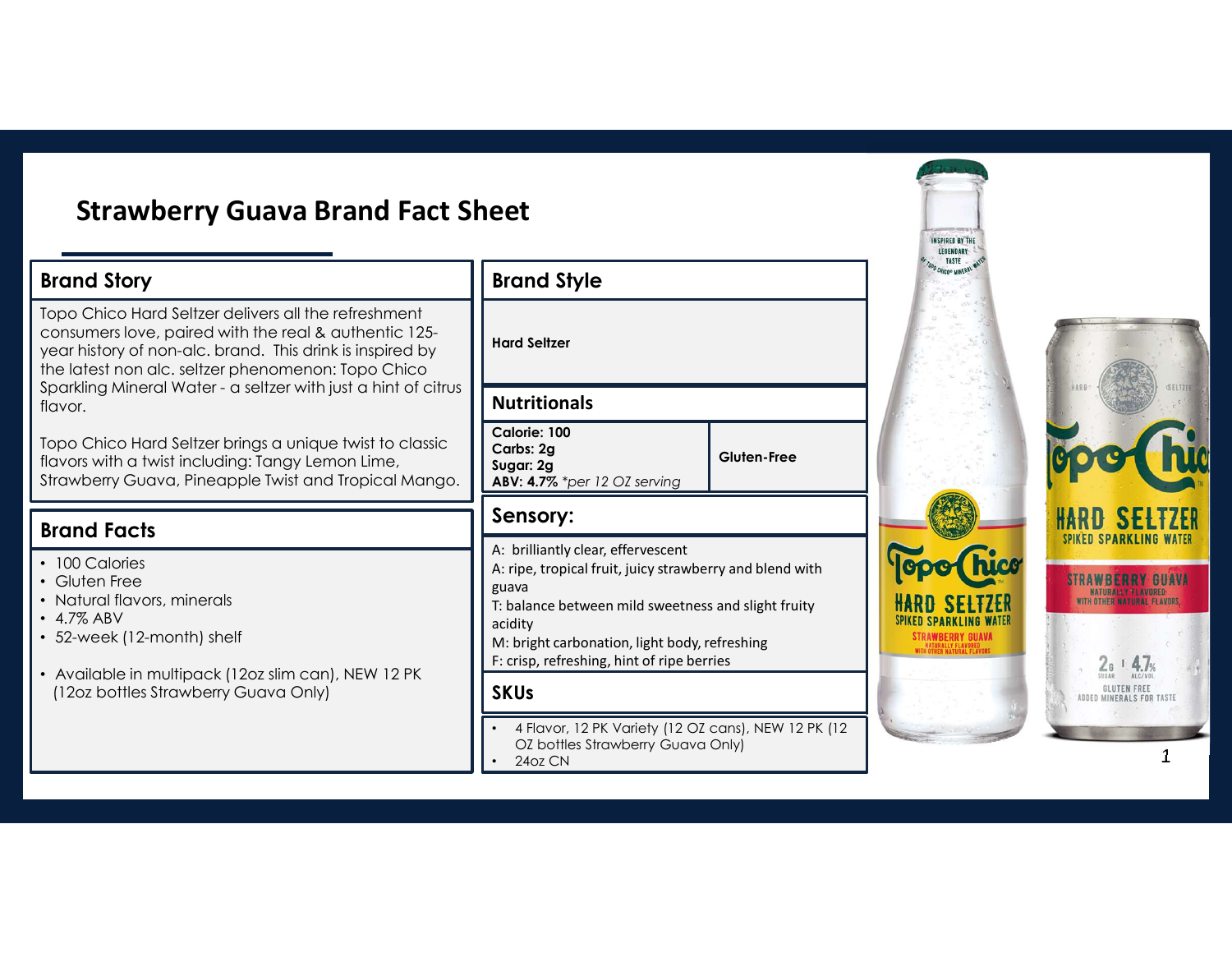## Tangy Lemon Lime Brand Fact Sheet

| <b>Tangy Lemon Lime Brand Fact Sheet</b>                                                                                                                                                                                         |                                                                                                                                                                                                                                                                                   |             |
|----------------------------------------------------------------------------------------------------------------------------------------------------------------------------------------------------------------------------------|-----------------------------------------------------------------------------------------------------------------------------------------------------------------------------------------------------------------------------------------------------------------------------------|-------------|
| <b>Brand Story</b>                                                                                                                                                                                                               | <b>Brand Style</b>                                                                                                                                                                                                                                                                |             |
| Topo Chico Hard Seltzer delivers all the refreshment<br>consumers love, paired with the real & authentic 125-<br>year history of non-alc. brand. This drink is inspired by<br>the latest non alc. seltzer phenomenon: Topo Chico | <b>Hard Seltzer</b><br><b>Nutritionals</b>                                                                                                                                                                                                                                        |             |
| Sparkling Mineral Water - a seltzer with just a hint of citrus<br>flavor.                                                                                                                                                        |                                                                                                                                                                                                                                                                                   |             |
| Topo Chico Hard Seltzer brings a unique twist to classic<br>flavors with a twist including: Tangy Lemon Lime,<br>Strawberry Guava, Pineapple Twist and Tropical Mango.                                                           | Calorie: 100<br>Carbs: 2g<br>Sugar: 2g<br>ABV: 4.7% *per 12 OZ serving                                                                                                                                                                                                            | Gluten-Free |
| <b>Brand Facts</b>                                                                                                                                                                                                               | Sensory:                                                                                                                                                                                                                                                                          |             |
| • 100 Calories<br>• Gluten Free<br>• Natural flavors, minerals<br>$\cdot$ 4.7% ABV<br>• 52-week (12-month) shelf                                                                                                                 | A: brilliantly clear, effervescent<br>A: fresh squeezed key lime juice, lemon zest, mild vanilla<br>T: balanced citrus tang and sweetness, rounded with rich, robust,<br>earthy tamarind<br>M: bright carbonation, light body, refreshing,<br>F: crisp, refreshing<br><b>SKUs</b> |             |
| • Available in multipack (12oz slim can)                                                                                                                                                                                         |                                                                                                                                                                                                                                                                                   |             |
|                                                                                                                                                                                                                                  | 4 Flavor, 12 PK Variety (12 OZ cans)<br>24oz CN & 16oz CN                                                                                                                                                                                                                         |             |

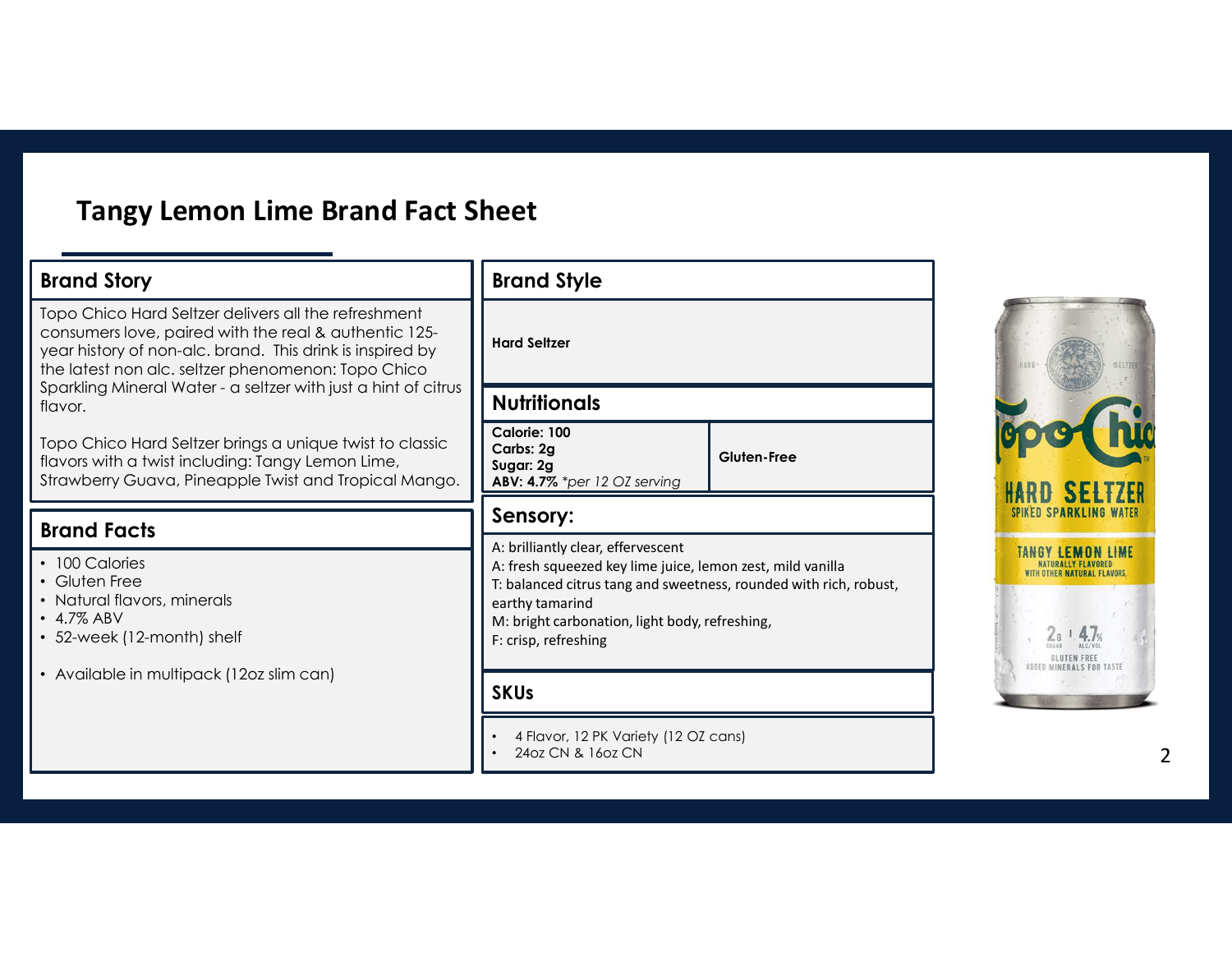# Pineapple Twist Brand Fact Sheet

| <b>Pineapple Twist Brand Fact Sheet</b>                                                                                                                                                                                          |                                                                                                                                                                  |                    |                                                                                                     |
|----------------------------------------------------------------------------------------------------------------------------------------------------------------------------------------------------------------------------------|------------------------------------------------------------------------------------------------------------------------------------------------------------------|--------------------|-----------------------------------------------------------------------------------------------------|
| <b>Brand Story</b>                                                                                                                                                                                                               | <b>Brand Style</b>                                                                                                                                               |                    |                                                                                                     |
| Topo Chico Hard Seltzer delivers all the refreshment<br>consumers love, paired with the real & authentic 125-<br>year history of non-alc. brand. This drink is inspired by<br>the latest non alc. seltzer phenomenon: Topo Chico | <b>Hard Seltzer</b><br><b>Nutritionals</b>                                                                                                                       |                    |                                                                                                     |
| Sparkling Mineral Water - a seltzer with just a hint of citrus<br>flavor.                                                                                                                                                        |                                                                                                                                                                  |                    |                                                                                                     |
| Topo Chico Hard Seltzer brings a unique twist to classic<br>flavors with a twist including: Tangy Lemon Lime,<br>Strawberry Guava, Pineapple Twist and Tropical Mango.                                                           | Calorie: 100<br>Carbs: 2g<br>Sugar: 2g<br>ABV: 4.7% *per 12 OZ serving                                                                                           | <b>Gluten-Free</b> |                                                                                                     |
| <b>Brand Facts</b>                                                                                                                                                                                                               | Sensory:                                                                                                                                                         |                    |                                                                                                     |
| • 100 Calories<br>• Gluten Free<br>• Natural flavors, minerals<br>• 4.7% ABV<br>• 52-week (12-month) shelf                                                                                                                       | A: brilliantly clear, effervescent<br>A: fresh, ripe pineapple<br>M: bright carbonation, refreshing, delicate<br>F: F: crisp, refreshing, hint of ripe pineapple |                    | <b>EXOTIC PINEAPPLE</b><br>NATURALLY FLAVORED<br><b>OTHER NATURAL FLAVORS</b><br><b>GLUTEN FREE</b> |
| • Available in multipack (12oz slim can)                                                                                                                                                                                         | <b>SKUs</b>                                                                                                                                                      |                    | ADDED MINERALS FOR TASTE                                                                            |
|                                                                                                                                                                                                                                  | 4 Flavor, 12 PK Variety (12 OZ cans)                                                                                                                             |                    |                                                                                                     |

**SELTZER PARKLING WATER** 

3 |